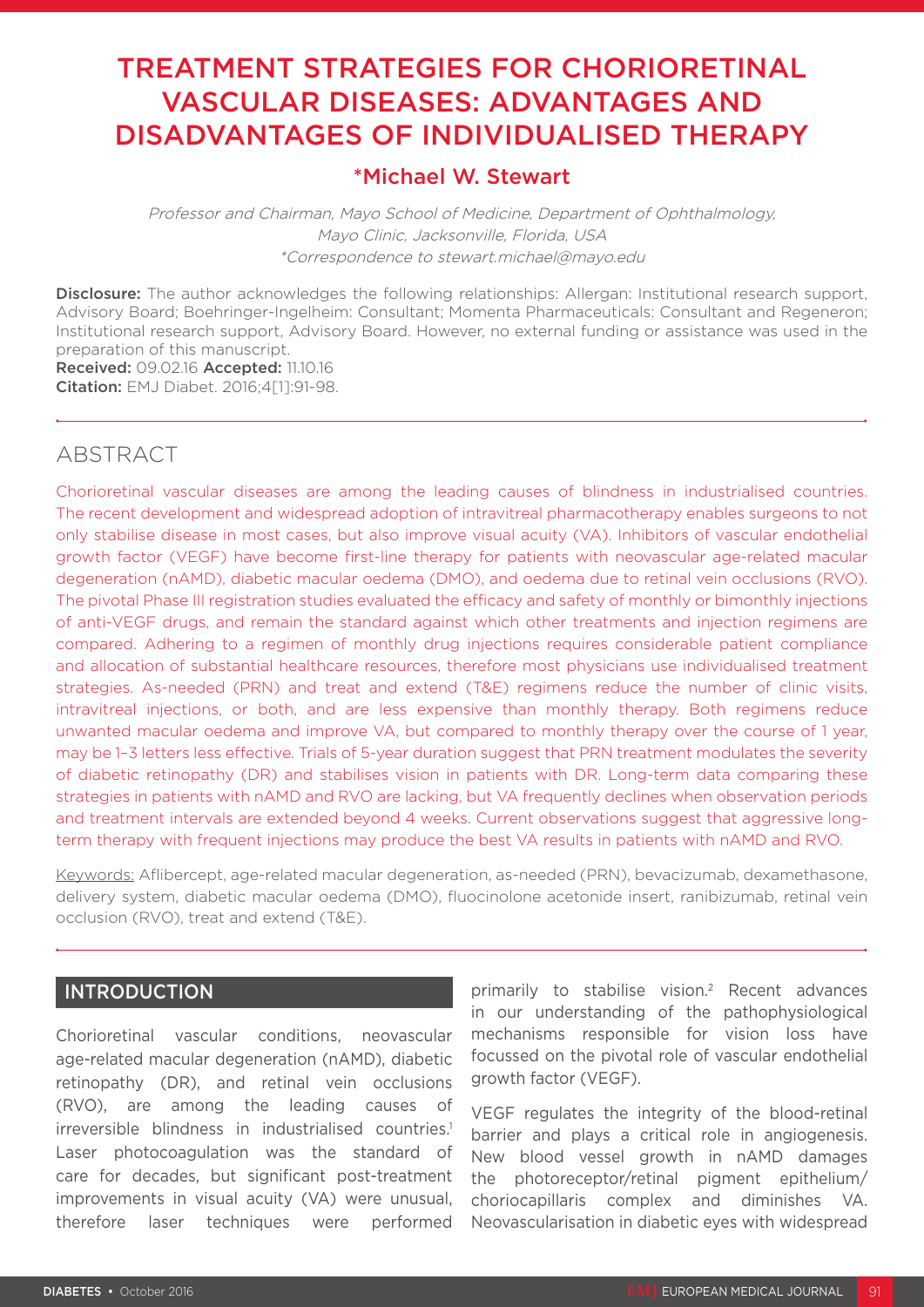retinal ischaemia causes profound vision loss due to vitreous haemorrhage and traction retinal detachments. Elevated VEGF levels cause breakdown of the blood-retinal barrier in eyes with non-proliferative DR and RVO, and leads to the accumulation of macular oedema. Understanding VEGF biochemistry has enabled us to develop potent pharmacotherapies that reduce the damaging effects of angiogenesis.<sup>3</sup> Drugs that bind diffusible VEGF have become first-line therapy for the treatment of these conditions.

Ranibizumab (Lucentis®, Genentech, California, USA/Roche, Basel, Switzerland) and aflibercept (Eylea®, Regeneron, New York, USA) are approved for the treatment of nAMD and macular oedema due to DR and RVO, and off-label bevacizumab (Avastin®, Genentech/Roche) is used by most USA retinal specialists.4 Phase III registration trials that evaluated monthly (ranibizumab and aflibercept) or bimonthly (aflibercept, after a 3–5-month induction sequence) regimens produced significant VA improvements and disease stabilisation in most patients.5-14 Table 1 details the evidence that supports the use of each drug. Adhering to these treatment regimens challenges most patients and physicians find their clinics filled with re-injections. As a result, most physicians have switched to as-needed (PRN) or treat and extend (T&E) regimens that reduce the number of injections, clinic visits, or both (Figure 1).<sup>15</sup>

The benefits accrued with less intensive, individualised treatment regimens are not without associated drawbacks, which must be considered by physicians and patients when choosing a strategy. This manuscript discusses many of the

advantages and disadvantages of individualised treatment regimens.

# NEOVASCULAR AGE-RELATED MACULAR DEGENERATION

Pegaptanib (Macugen®, Ophthotech, New York, USA) was the first drug approved (2004) for the treatment of nAMD and physicians were instructed to inject it at 6-week intervals.<sup>16</sup> Because patients lost a mean of -7 letters during the first year of treatment, pegaptanib was abandoned by most retinal specialists before individualised strategies could be studied. Bevacizumab, a full-length, recombinant, humanised antibody against VEGF was approved for the intravenous treatment of solid tumours (2004) before being used off-label for nAMD and RVO in 2005.17,18 Bevacizumab use spread rapidly throughout the world, making it most retinal specialists' first choice in anti-VEGF therapy. Ranibizumab, a recombinant, humanised, antibody fragment, received US Food and Drug Administration (FDA) approval in 2006 based on results of the pivotal, 2-year, Phase III ANCHOR and MARINA trials.5,6 Patients with classic choroidal neovascular membranes (CNVM) in ANCHOR improved by a mean of  $+11$  letters,<sup>5</sup> whereas those with occult CNVM in MARINA improved by a mean of +7 letters.<sup>6</sup> Patients enrolled into the 2-year HORIZON extension trial lost a mean of -7 letters while receiving ranibizumab quarterly PRN.<sup>19</sup> A smaller number were examined and treated at the physician's discretion in the SEVEN-UP extension trial. At a mean of 7.3 years after entry into ANCHOR and MARINA, only 43% of patients had stable or improved vision from the original baseline and mean VA loss in this cohort was -8.6 letters.20

| Conditions                                      | Aflibercept (Eylea <sup>®</sup> ) | Bevacizumab (Avastin®) | Ranibizumab (Lucentis <sup>®</sup> ) |
|-------------------------------------------------|-----------------------------------|------------------------|--------------------------------------|
| Neovascular age-related<br>macular degeneration |                                   |                        |                                      |
| Diabetic retinopathy-associated condition       |                                   |                        |                                      |
| Diabetic macular oedema                         |                                   |                        |                                      |
| Diabetic retinopathy                            |                                   |                        |                                      |
| Proliferative diabetic retinopathy              |                                   |                        |                                      |
| Retinal vein occlusions                         |                                   |                        |                                      |
| Branch retinal vein occlusion                   |                                   |                        |                                      |
| Central retinal vein occlusion                  |                                   |                        |                                      |

#### Table 1: The level of clinical evidence that supports the use of aflibercept, bevacizumab, and ranibizumab for the treatment of the most common chorioretinal vascular conditions.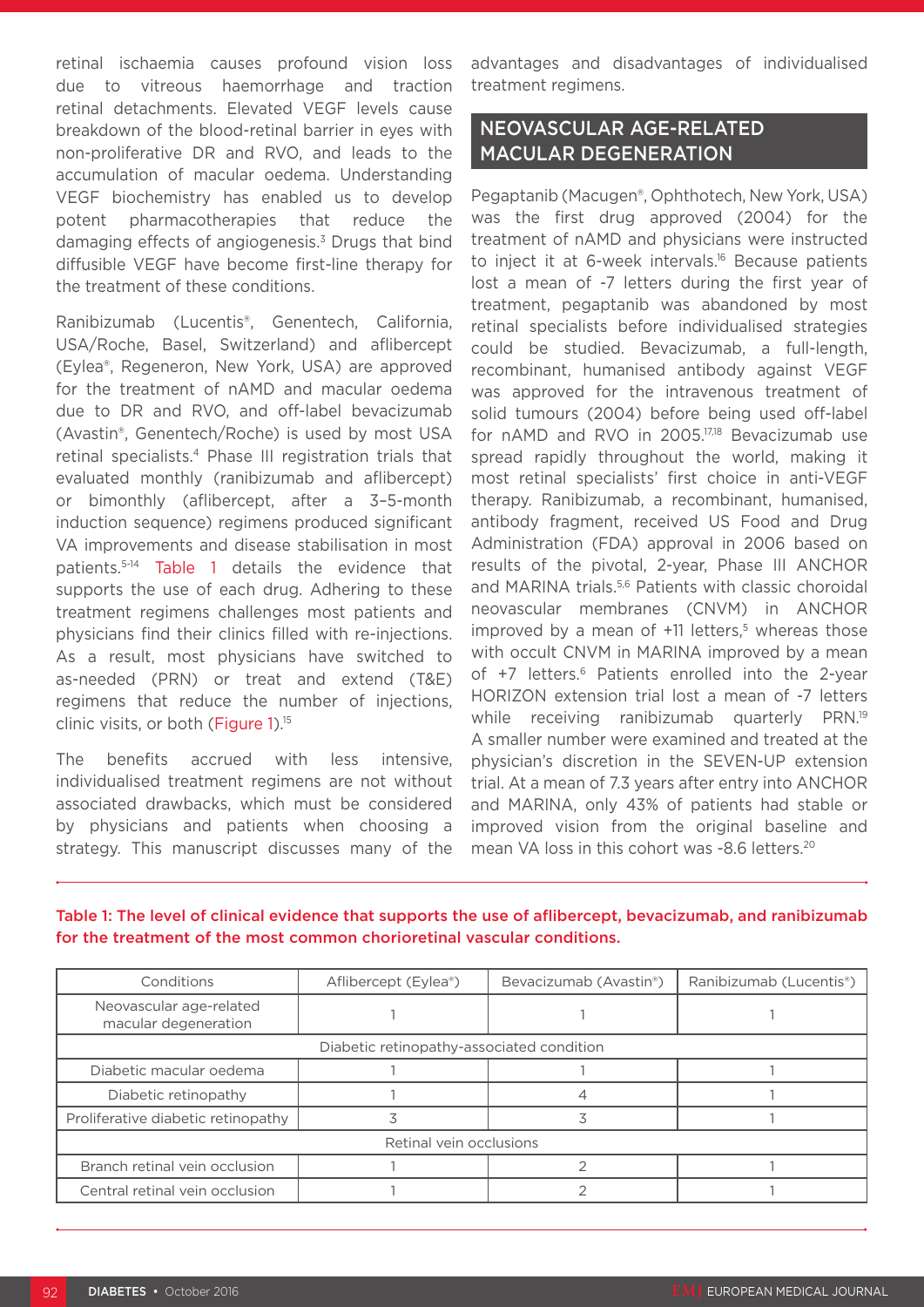

Figure 1: Flow chart showing the time-related work flow for the treat and extend strategy. Patients receive intravitreal injections at every clinic visit. If the disease is inactive, the interval to the next visit is extended by 2 weeks (left side of figure). If the disease is active, the interval to the next visit is shortened by 2 weeks (right side of figure) and the patient's subsequent return visits are scheduled according to this interval.

VEGF: vascular endothelial growth factor.

Patients in other long-term AMD studies appear to have fared somewhat better. Gillies et al.<sup>21</sup> followed 1,212 patients for a mean of 53.5 months and 45% of them for at least 60 months. Mean VA improved by +6.3 letters at Month 6, remained above baseline for 6 years, but fell -2.6 letters below baseline by Year 7 in the 131 remaining eyes. Participants received a mean of 5 injections/year after Year 2, at least twice as many as those in HORIZON, and 3-times as many as in the 7-UP extension (31%).

The best long-term results came from a retrospective study of 109, 75, and 45 patients who were aggressively treated with anti-VEGF drugs (mean of 10.5 injections/year) at fixed intervals of 4-8 weeks, for 5, 6, and 7 years, respectively.<sup>22</sup> Mean VA improvements at these time points were +14.0, +12.2, and +12.1 letters, and 43.2% of eyes achieved a final VA of 20/40 or better. VA improvement peaked at +16.1 letters at Year 2, after which vision declined by an average of 0.8 letters/year. Each of these studies featured individualised therapy for most of the period but visual results correlated strongly with more intensive therapy.

Several multicentre, randomised, national trials, such as CATT in the USA, $23$  IVAN in the UK, $24$ MANTA in Austria,<sup>25</sup> GEFAL in France,<sup>26</sup> BRAMD in the Netherlands,<sup>27</sup> and LUCAS in Norway,<sup>28</sup> showed that ranibizumab and bevacizumab produce similar results when evaluated head-to-head. Combined data from CATT and IVAN showed that patients receiving monthly injections improved by a mean of +2.2 letters more than those treated PRN.24 Patients treated with a T&E strategy for 12 months in LUCAS improved by +8.0 to +8.2 letters, similar to results from trials that featured monthly injections.28

Aflibercept, a recombinant fusion protein with native-receptor VEGF-binding sequences, $29$ a very high VEGF binding affinity, $30$  and favourable pharmacokinetic profile, was approved for the bimonthly treatment of nAMD after a 3-injection induction sequence. In the VIEW trials, 1-year VA improvements of +8.3 to +9.4 letters with aflibercept were comparable to those achieved with monthly ranibizumab.<sup>10</sup> During Year 2 of the VIEW trials, patients receiving monthly PRN injections with a 12-week cap lost only -0.6 to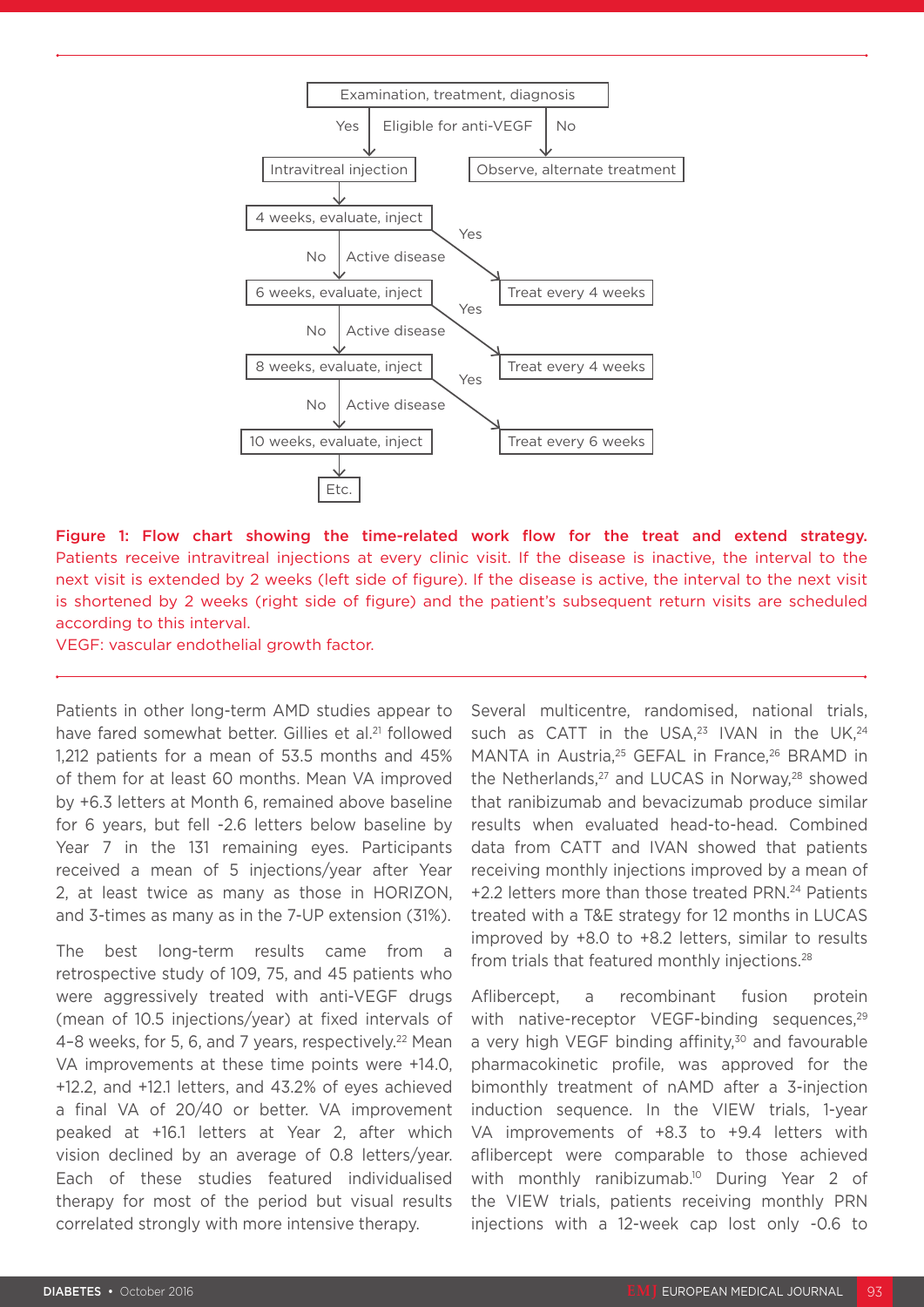-0.8 letters (mean number of injections: aflibercept, 4.2; ranibizumab,  $4.7$ ). $31$ 

The 2-year PrONTO trial originally validated the monthly PRN strategy and remains the benchmark for individualised therapy trials.<sup>32</sup> Patients treated with ranibizumab improved by a mean of +9.3 letters at 12 months and required an average of 9.9 injections through 24 months. Re-injection criteria were strict and patients were followed very closely with high compliance rates. Unfortunately, subsequent PRN trials have been unable to match these excellent results. Individualised therapy for most patients with AMD involves using an effective strategy that extends the treatment interval, but some eyes fail to respond well to monthly therapy. Appropriate anatomic responses can be seen 1–2 weeks after an injection and many of these eyes can be successfully managed with 2–3-week treatment intervals, extended later to monthly or longer.<sup>33</sup>

#### DIABETIC MACULAR OEDEMA

Individualised therapy for AMD involves selecting an anti-VEGF drug and determining an appropriate injection frequency for each patient, but individualised therapy for patients with DR (diabetic macular oedema [DMO] patients) is considerably more complicated. Physicians must also consider alternate drug classes (such as corticosteroids), laser photocoagulation, and vitrectomy surgery.

Several lines of evidence validated the efficacy of anti-VEGF therapy for the treatment of DMO. The Diabetic Retinopathy Clinical Research Network (DRCRnet) Protocol I compared ranibizumab together with prompt or deferred (6 months) laser to intravitreal triamcinolone/laser and to laser monotherapy. $34$  During the first year, patients received 4-week injections of ranibizumab, followed by 2 more for persistent oedema, and up to 7 monthly PRN if retreatment criteria were met (4:2:7 strategy). During Years 2 and 3, patients were evaluated monthly or bimonthly and treated PRN. After 12 months of intensive therapy, the treatment burden during Years 2 and 3 decreased to 4–6 injections. Some surgeons perform macular laser photocoagulation to decrease anti-VEGF treatment burden but Protocol I found that prompt laser with ranibizumab decreased the 3-year injection burden by only 3 (compared to ranibizumab with deferred laser) but required 3 laser treatment sessions to accomplish this.

The prospective, multicentre RESTORE trial provided Level 1 evidence that both the European Medicines Agency (EMA) and UK National Institute for Health Care Excellence (NICE) used to approve ranibizumab.<sup>35</sup> Patients were randomised to ranibizumab monotherapy (without rescue laser), ranibizumab plus laser, or laser. After 1 year, the laser arm became eligible for ranibizumab. Interesting outcomes included the following: patients receiving ranibizumab monotherapy improved by nearly 2 letters more than those receiving ranibizumab plus laser; laser patients who crossed over to ranibizumab after 12 months caught up (equal VA improvement) to the ranibizumab plus laser group by 36 months; patients with baseline central retinal thicknesses <400 µm achieved comparable VA improvements with laser as those receiving ranibizumab. Results from RESTORE and Protocol I suggest that ranibizumab monotherapy produces better visual outcomes than ranibizumab with prompt laser.34,35

The Phase II READ-2 trial showed that ranibizumab was superior to macular laser photocoagulation but eyes receiving 2-month injections appeared to be under-treated.<sup>36</sup> The Phase III RISE and RIDE trials resulted in VA improvements of +8.5 to +9.9 letters with monthly ranibizumab injections over 3 years.<sup>7</sup> Similar improvements were seen in the 0.3 mg and 0.5 mg arms but as there appeared to be a dose-dependent incidence of stroke, the 0.3 mg dose received FDA approval. Patients who were originally randomised to laser crossed over to 0.5 mg ranibizumab after 24 months, and experienced improved VA over 12 months, but failed to catch up to the ranibizumab groups. During a 2-year extension, patients received an average of 3.8 injections per year and VA remained stable.<sup>37</sup>

Aflibercept was shown to be superior to laser in the Phase III VIVID and VISTA registration trials.<sup>11</sup> Monthly and bimonthly (after 5 monthly injections) injections produced VA improvements of +10.5 to +12.5 letters at 12 months. These trials produced the first evidence that bimonthly treatment intervals (with aflibercept) could produce outcomes similar to those with monthly therapy.

The DRCRnet Protocol T trial was the first head-tohead comparison of aflibercept, bevacizumab, and ranibizumab for the treatment of DMO. Patients were injected monthly until dry or stable and then monthly PRN through 12 months.<sup>38</sup> Starting at 6 months, rescue laser was permitted for persistent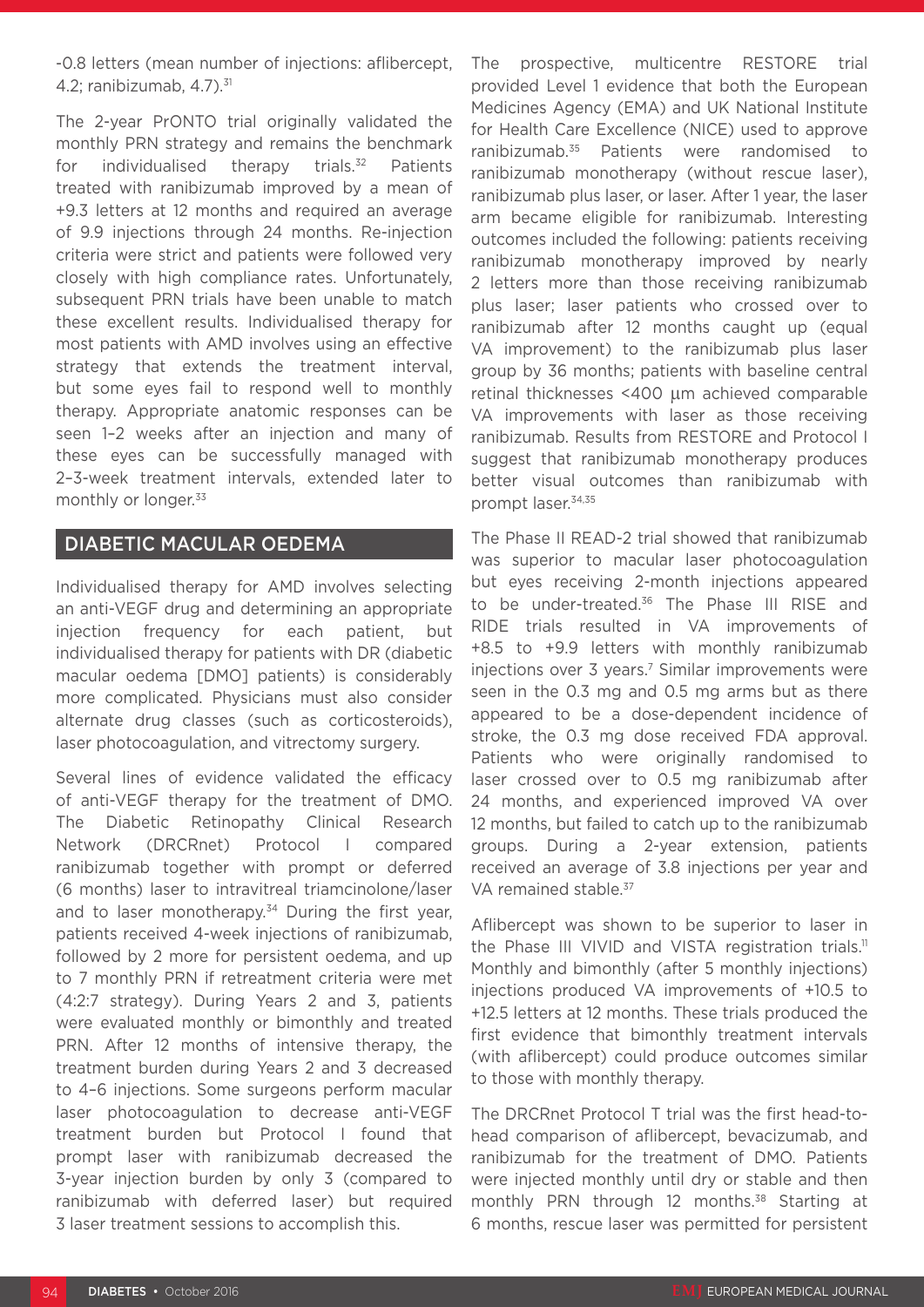oedema. Based on a pre-planned sub-analysis, patients with baseline VA of 20/40 or better improved equally (+8 letters) with each drug; however, patients with baseline VA of 20/50 or worse improved more with aflibercept (+18.9 letters) than with either bevacizumab (+11.8) or ranibizumab (+14.2). Patients with VA of 20/50 or worse required fewer aflibercept injections (10) and lasers (37%) than patients receiving bevacizumab (11, 65%) or ranibizumab (11, 50%).

The RETAIN trial produced the best evidence supporting the use of a T&E strategy for DMO.<sup>39</sup> This 24-month, single-masked, prospective trial compared T&E plus laser, T&E, and PRN ranibizumab regimens in patients with DMO. The VA improvements in patients receiving T&E plus laser, T&E, and PRN were similar (+5.9, +6.1, and +6.2 letters, respectively) as were the mean numbers of injections (12.4, 12.8, and 10.7, respectively) but patients treated with T&E required 46% fewer clinic visits.

Two sustained release steroid inserts have been approved for the treatment of DMO. The 3-year Phase III MEAD trials randomised patients to receive the dexamethasone delivery system (DDS, Ozurdex®, Allergan, California, USA) or sham injections.40 More patients receiving the insert improved by at least +15 letters (22.3%) compared to sham (12.0%). Patients were eligible to receive the DDS every 6 months, though most clinical trials suggest that its duration of action is only 3 months. This may have resulted in undertreatment of patients receiving the DDS. The 3-year Phase III FAME trials randomised patients to receive the 36-month fluocinolone acetonide insert (Iluvien®, Georgia, USA) or sham.<sup>41</sup> More patients receiving the 0.19 mg insert (28.7%) improved by at least 15 letters compared to sham (16.2%). In a post hoc subset analysis, patients with chronic (>3 years duration) oedema improved more than those with non-chronic oedema.<sup>42</sup>

Because permanent loss of vision is slower to develop in patients with DMO than in those with AMD, the risks associated with early undertreatment of DMO can usually be managed later by aggressive treatment when needed.



#### Figure 2: An eye with diabetic macular oedema.

A) An eye with diabetic macular oedema at baseline; B) two injections of bevacizumab were performed without improved oedema; C) after switching to ranibizumab (a drug with higher vascular endothelial growth factor binding affinity), the oedema resolved and visual acuity improved.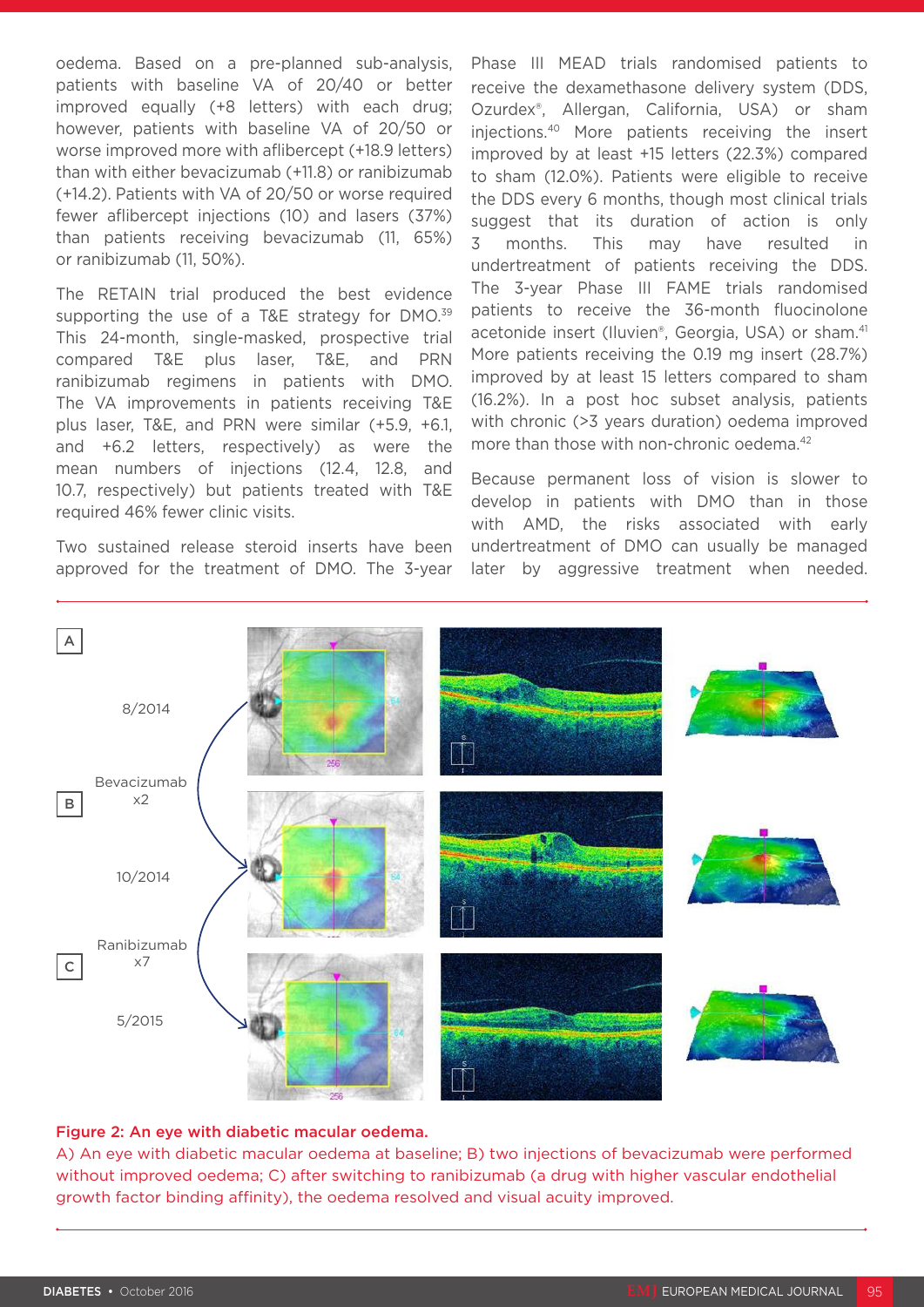This has reassured surgeons and encouraged the use of individualised therapy for DMO. Anti-VEGF injections are generally used as first-line therapy, though intravitreal corticosteroids may be used in patients who want fewer clinic visits and do not have steroid-responsive intraocular pressure elevations. Patients with DMO for at least 3 years may benefit more from corticosteroids than anti-VEGF drugs.

Protocol T data suggest that aflibercept may be the drug of choice for patients with moderateto-severe vision loss due to DMO because of its greater durability and superior ability to resolve macular oedema. Some surgeons question the applicability of Protocol T recommendations to clinical practice because of the complex re-treatment guidelines and the labour-intensive Early Treatment Diabetic Retinopathy Study (ETDRS) refractions and VA measurements. Nonetheless, many physicians now choose their anti-VEGF drug based on the 20/50 VA cut-off from Protocol T. The pivotal anti-VEGF trials required that eyes responding poorly to injections receive laser photocoagulation, but physicians in clinical practice will frequently switch to a higher VEGF binding affinity drug or a sustained release corticosteroid (Figure 2).

Direct comparisons of monthly to PRN and T&E strategies have not been adequately studied but inter-trial comparisons suggest that individualised strategies may produce 1–2 letters less improvement. DA VINCI showed that PRN aflibercept injections improved VA comparably to monthly and bimonthly injections (+12.0 versus +13.1 versus +9.0 letters) through 52 weeks. $43$ 

Pregnant patients with DMO present a unique treatment challenge. Anti-VEGF therapy may be relatively contraindicated in patients with several thromboembolic conditions, but pregnancy may be the only true absolute contraindication to intraocular anti-VEGF injections because of the risk of spontaneous abortion. Pregnant patients with DMO should be considered for either intraocular drug delivery system or observation with anti-VEGF treatment after delivery. Delaying therapy until after delivery should be carefully discussed with patients since 1–2 years of monthly therapy may be required before the vision catches up to where it would have been with prompt therapy.

The DRCRnet Protocol S trial demonstrated that 10 injections of ranibizumab were as effective as

pan-retinal photocoagulation for the treatment of proliferative DR over 2 years.<sup>44</sup> Differences in mean VA (+2.2 letters in favour of ranibizumab) were not statistically significant but mean area under the curve measurements favoured ranibizumab (+4.2 letters, p<0.001). Ranibizumab-treated eyes had better preservation of visual fields and developed fewer complications of proliferative DR (p<0.001 for both).

### RETINAL VEIN OCCLUSIONS

Ranibizumab and aflibercept have been approved for the treatment of macular oedema due to RVO based on the results of pivotal branch (BRAVO, VIBRANT)9,14 and central (CRUISE, GALLILEO, and COPERNICUS)8,12,13 RVO trials. Six monthly injections produced mean VA gains from +14.9 to +18.0 letters. After the 6-month primary endpoint in each study patients were injected monthly PRN, with laser and sham injection patients eligible to cross-over to anti-VEGF therapy. Patients in each laser/sham injection arm experienced improved VA after receiving anti-VEGF therapy, but by 12 months none approached the visual acuities of those in the anti-VEGF arms. From 12–24 months, patients were assessed and treated every 3 months in HORIZON (the BRAVO and CRUISE extension);45 those in the ranibizumab arms lost -1.7 letters (BRVO) and -4.2 letters (CRVO). By 24 months, patients in the laser arm of BRAVO who were crossed over to ranibizumab nearly caught up to those in the 0.5 mg ranibizumab arm.

Patients receiving aflibercept in the CRVO trials lost 1–3 letters of VA after switching to bimonthly PRN therapy between Weeks 24 and 48, and an additional 2–3 letters at Weeks 48 and 96 (or 76) during which time they were assessed bimonthly.<sup>46,47</sup>

The DDS has been approved for the treatment of RVOs based on the results of the GENEVA trials.<sup>48</sup> Patients receiving single injections achieved VA improvements of +8 to +10 letters at 3 months with a gradual decrease toward baseline by 6 months. Dexamethasone inserts appear to be more effective than bevacizumab at decreasing oedema but have not been shown to produce superior VA improvements.49 The DDS is being used as salvage treatment in patients who fail primary anti-VEGF therapy in the ongoing SCORE 2 trial.<sup>50</sup>

The pivotal RVO trials consistently show progressive loss of vision over time. As patients lose VA when injections are given PRN and treatment intervals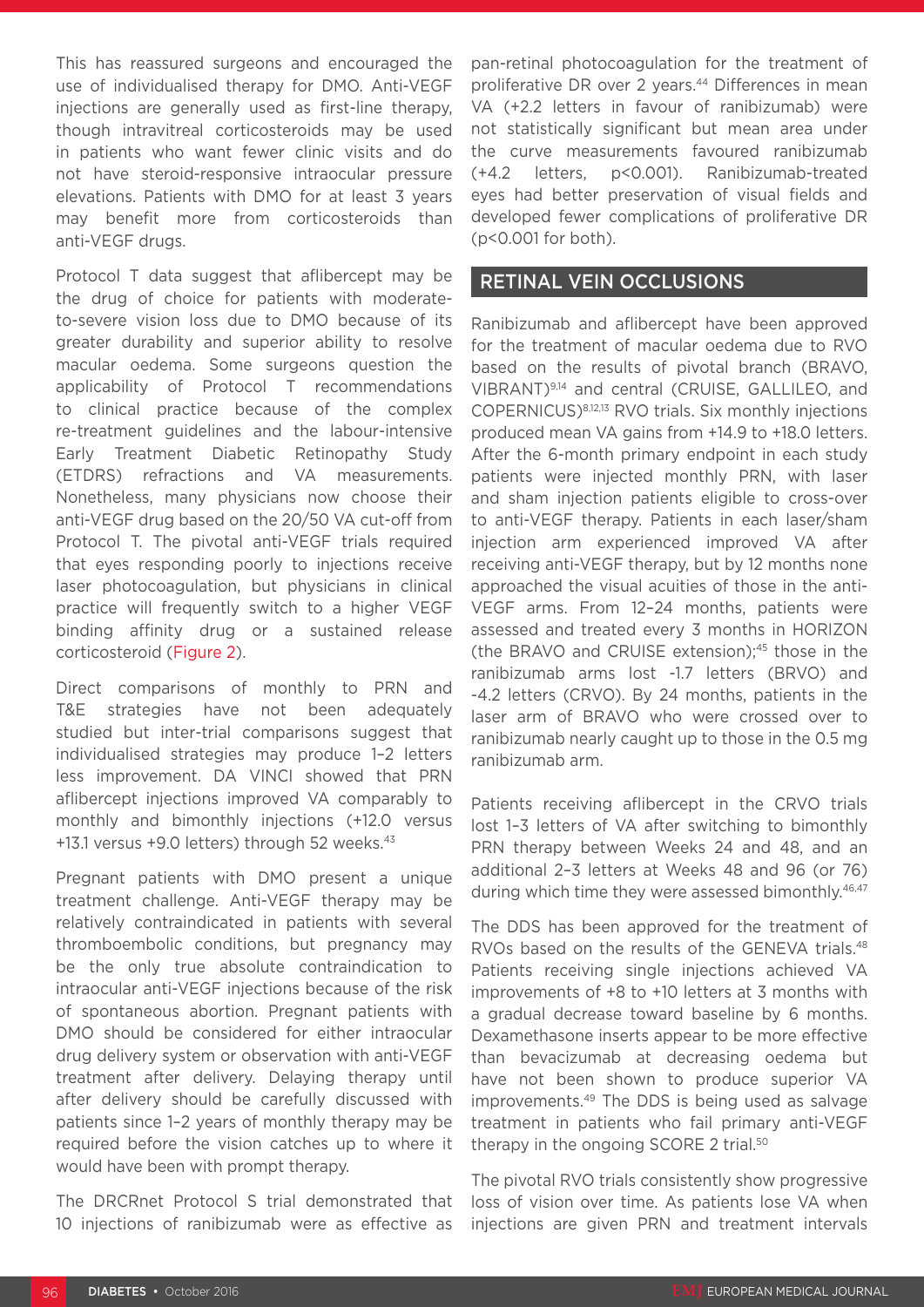are lengthened, their central retinal thickness slowly increases. This leads us to believe that undertreatment plays a role in deteriorating visual function. Multicentre prospective PRN and T&E trials have not been performed on patients with vein occlusions and until such data become available, physicians may wish to treat patients with RVO regularly for extended periods of time and resist the temptation to decrease the intensity of therapy.

#### SUMMARY

Individualised therapy for chorioretinal vascular diseases produces good results but mean visual acuities generally lag 1–3 letters behind those achieved with monthly therapy during the first year. Long-term, prospective data from multicentre controlled trials are not available, but AMD and RVO studies suggest that this gap widens with time. PRN treatment protocols decrease the number of injections and drug costs but frequent visits to physicians' offices do not change examination and imaging costs. The indirect costs (travel, lost

productivity, costs incurred by accompanying individuals) of PRN therapy remain high.

T&E regimens decrease the number of injections compared to monthly therapy, but not compared to PRN. Since office visits may decrease by 40%, both direct and indirect costs will decrease. Compared to monthly and PRN regimens, T&E regimens decrease the costs of clinic visits and ancillary testing. More injections are needed during the first year with T&E than with PRN regimens. Since some national healthcare systems do not cover drug costs, T&E regimens may not be practical in some countries. Short-term VA results with T&E appear good but head-to-head trials with monthly therapy have not been performed. Use of T&E is supported in patients with AMD and should be safe and effective in patients with DMO where physicians can revert to monthly therapy in a timely manner if needed. Safe and effective use of T&E in central RVO patients has not been demonstrated. Further investigations into individualised therapy are needed to promote compliance, and decrease treatment costs and complications, while maintaining high levels of effectiveness.

#### REFERENCES

1. Quartilho A et al. Leading causes of certifiable visual loss in England and Wales during the year ending 31 March 2013. Eye (Lond). 2016;30(4):602-7.

2. [No authors listed]. Photocoagulation for diabetic macular edema. Early Treatment Diabetic Retinopathy Study report number 1. Early Treatment Diabetic Retinopathy Study research group. Arch Ophthalmol. 1985;103(12):1796-806.

3. Ferrara N et al. Development of ranibizumab, an anti-vascular endothelial growth factor antigen binding fragment, as therapy for neovascular age-related macular degeneration. Retina. 2006; 26(8):859-70.

4. Brechner RJ et al. Pharmacotherapy for neovascular age-related macular degeneration: an analysis of the 100% 2008 medicare fee-for-service part B claims file. Am J Ophthalmol. 2011;151(5): 887-95.

5. Brown DM et al. Ranibizumab versus verteporfin for neovascular age-related macular degeneration. N Engl J Med. 2006;355(14):1432-44.

6. Rosenfeld PJ et al. Ranibizumab for neovascular age-related macular degeneration. N Engl J Med. 2006; 355(14):1419-31.

7. Nguyen QD et al. Ranibizumab for

diabetic macular edema: results from 2 phase III randomized trials: RISE and RIDE. Ophthalmology. 2012;119(4): 789-801.

8. Brown DM et al.; CRUISE investigators. Ranibizumab for macular edema following central retinal vein occlusion: six-month primary end point results of a phase III study. Ophthalmology. 2010;117(6): 1124-33.

9. Brown DM et al. Sustained benefits from ranibizumab for macular edema following branch retinal vein occlusion: 12-month outcomes of a phase III study. Ophthalmology. 2011;118(8):1594-602.

10. Heier JS et al.; VIEW 1 and VIEW 2 Study Groups. Intravitreal aflibercept (VEGF trap-eye) in wet age-related macular degeneration. Ophthalmology. 2012;119(12):2537-48.

11. Korobelnik JF et al. Intravitreal Aflibercept for Diabetic Macular Edema. Ophthalmology. 2014;121(11):2247-54.

12. Brown DM et al. Intravitreal aflibercept injection for macular edema secondary to central retinal vein occlusion: 1-year results from the phase 3 COPERNICUS study. Am J Ophthalmol. 2013;155(3): 429-37.

13. Korobelnik JF et al. Intravitreal Aflibercept Injection for Macular Edema Resulting from Central Retinal Vein Occlusion: One-Year Results of the Phase 3 GALILEO Study. Ophthalmology. 2014;121(1):202-8.

14. Campochiaro PA et al. Intravitreal aflibercept for macular edema following branch retinal vein occlusion: the 24-week results of the VIBRANT study. Ophthalmology. 2015;122(3):538-44.

15. American Society of Retina Specialists. Annual Preferences and Trends (PAT) survey. 2009. Available at http://www. asrs.org. [Access for members only].

16. Gragoudas ES et al.; VEGF Inhibition Study in Ocular Neovascularization Clinical Trial Group. Pegaptanib for neovascular age-related macular degeneration. N Engl J Med. 2004;351(27):2805-16.

17. Rosenfeld PJ et al. Optical coherence tomography findings after an intravitreal injection of bevacizumab (AVASTIN) for neovascular age-related macular degeneration. Ophthalmic Surg Lasers Imaging. 2005;36(4):331-5.

18. Rosenfeld PJ et al. Optical coherence tomography findings after an intravitreal injection of bevacizumab (Avastin) for macular edema from central retinal vein occlusion. Ophthalmic Surg Lasers Imaging. 2005;36(4):336-9.

19. Singer MA et al. HORIZON: an open-